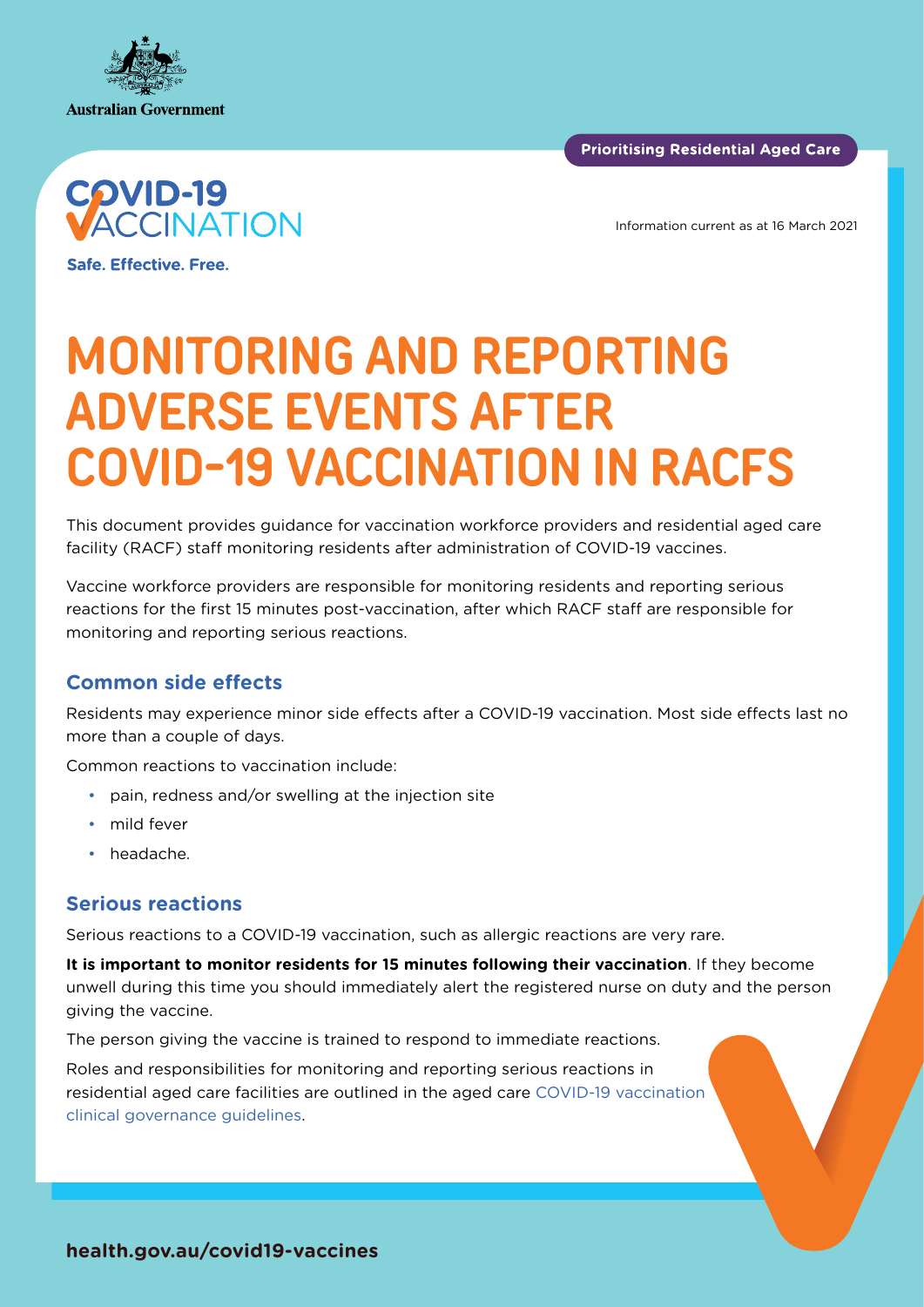# **Reporting serious reactions**

Health professionals are encouraged to report suspected reactions, known as adverse events following immunisation (AEFI) particularly if they are unexpected or significant.

If a resident has an immediate serious reaction or is unwell in the days after a vaccination, **you can report it to either**:

- your local state or territory health unit (see details below), or
- directly with the Therapeutics Good Administration ([tga.gov.au/reporting-problems](http://www.tga.gov.au/reporting-problems)).

Residential aged care facilities should also report serious reactions and events to the Vaccine Operations Centre on 1800 318 208 or [COVID19VaccineOperationsCentre@Health.gov.au](mailto:COVID19VaccineOperationsCentre%40Health.gov.au?subject=)

## **Where to report serious reactions in each state / territory**

| <b>State</b>       | <b>Contact</b>                                                |
|--------------------|---------------------------------------------------------------|
| <b>NSW</b>         | 1300 066 055 or NSW Health                                    |
| Victoria           | 1300 882 924 (option 1) or www.safevac.org.au                 |
| Queensland         | Your local Public Health Unit or Queensland Health Department |
| Western Australia  | 08 6456 0208 or WA Department of Health                       |
| ACT                | 02 5154 9800 or ACT Health                                    |
| South Australia    | 1300 232 272 or SA Health                                     |
| Northern Territory | Your local Public Health Unit or NT Department of Health      |
| Tasmania           | 1800 671 738 or Tasmanian Department of Health                |